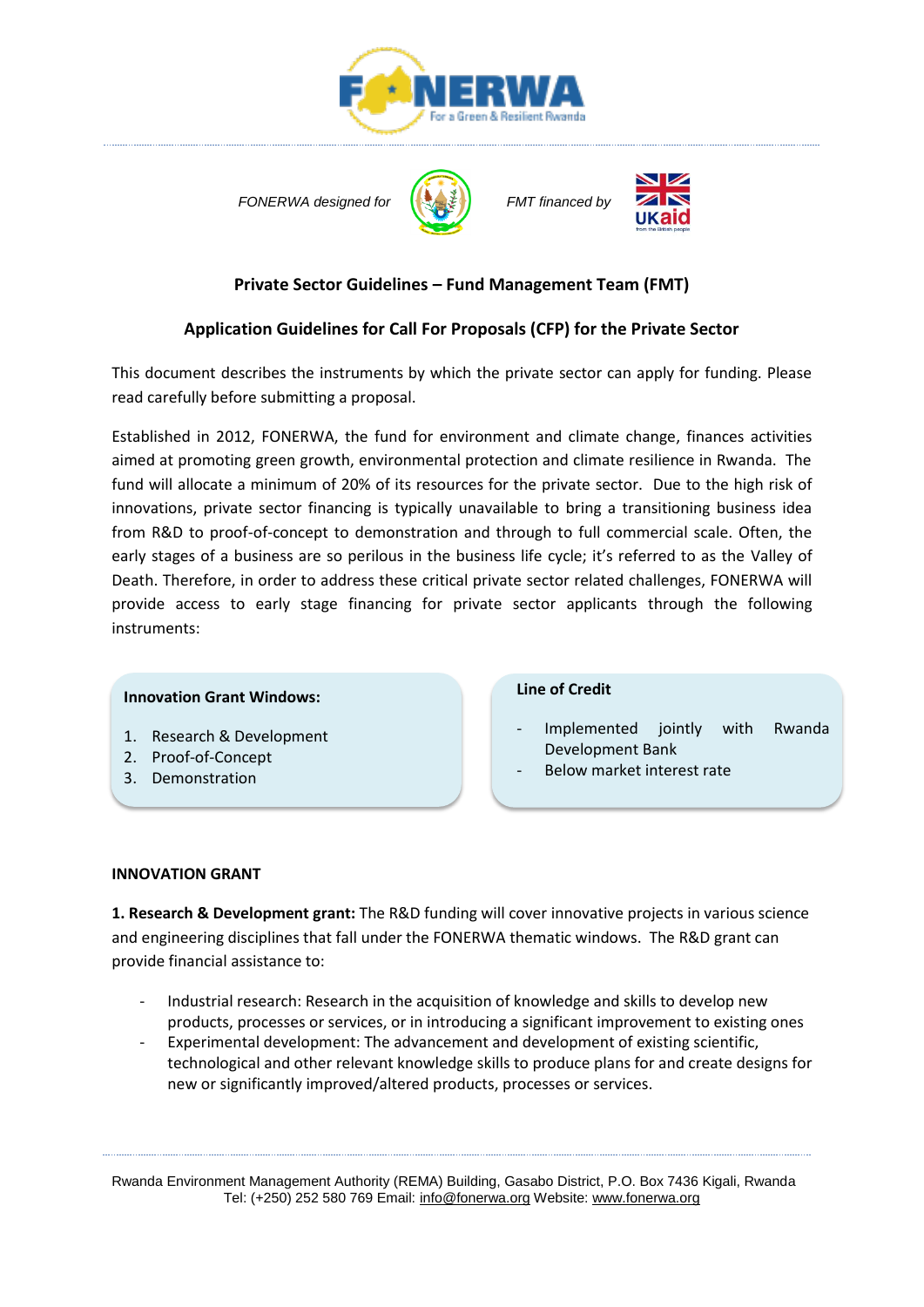**2. Proof-of-Concept (PoC) grant:** The PoC grant aims at supporting ventures during the preinvestment phase to prepare a "package" or conduct a feasibility study that helps to establish the commercial viability of a new product, process or service. This is to verify whether an idea has market potential. The PoC grant can provide financial assistance through one or all the following ways:

- Basic prototyping
	- $\circ$  For example, in the field of product development, a prototype of a new idea can be constructed and technical issues tackled
- Execution of Intellectual Property Rights (IPR) position and strategy
	- o For example, Identify what sort of patents can be filed, timeline and cost etc.
- Technical feasibility, validation and testing of the product, service or process
	- $\circ$  For example, in the field of business development, prepare a trial use of a product with a potential customer to establish economic viability, identify technical issues, develop overall direction/strategy and provide feedback for budgeting, use and acceptance.
- Market strategy/assessment
	- $\circ$  For example, identify the target market, strategic planning, positioning and market entry
- Business planning and technology commercialization opportunities
	- Management support to establish commercial viability and connections to later stage funding
- Feasibility studies
	- o Evaluation and analysis of a proposed business/venture that evaluates technology, technical, financial, operational and legal feasibility

**3. Demonstration:** The demonstration grant is targeted toward innovative and promising technologies, services or processes that require demonstration. It allows an eligible entity to design, implement and evaluate a pilot project. The entity must be ready to conduct a pilot scale demonstration project that is developed for the local context and has strong commercial potential. The pre-commercialization demonstration grant can provide financial assistance through:

- A design of a pilot project that will evaluate the product, service or process with targeted end-users

# **Innovation Grant Eligibility Criteria:**

- Lead applicant must be a registered company in Rwanda
- Duration should not exceed 12 months this ceiling be reviewed and may be adjusted in light of project scale and scope
- The project has strong commercial potential; successful completion of such project is likely to draw more commercial financiers, benefits from the project are likely to be sustained after the lifetime of the project.
- The project activities are carefully designed to deliver results under the criteria indicated in the FONERWA Operational Manual
- The project matches one of the FONERWA thematic windows (see Annex 1)
- The demonstration grant will not fund 'pilot plants'. These capital investment start-up activities can be supported by the FONERWA line of credit.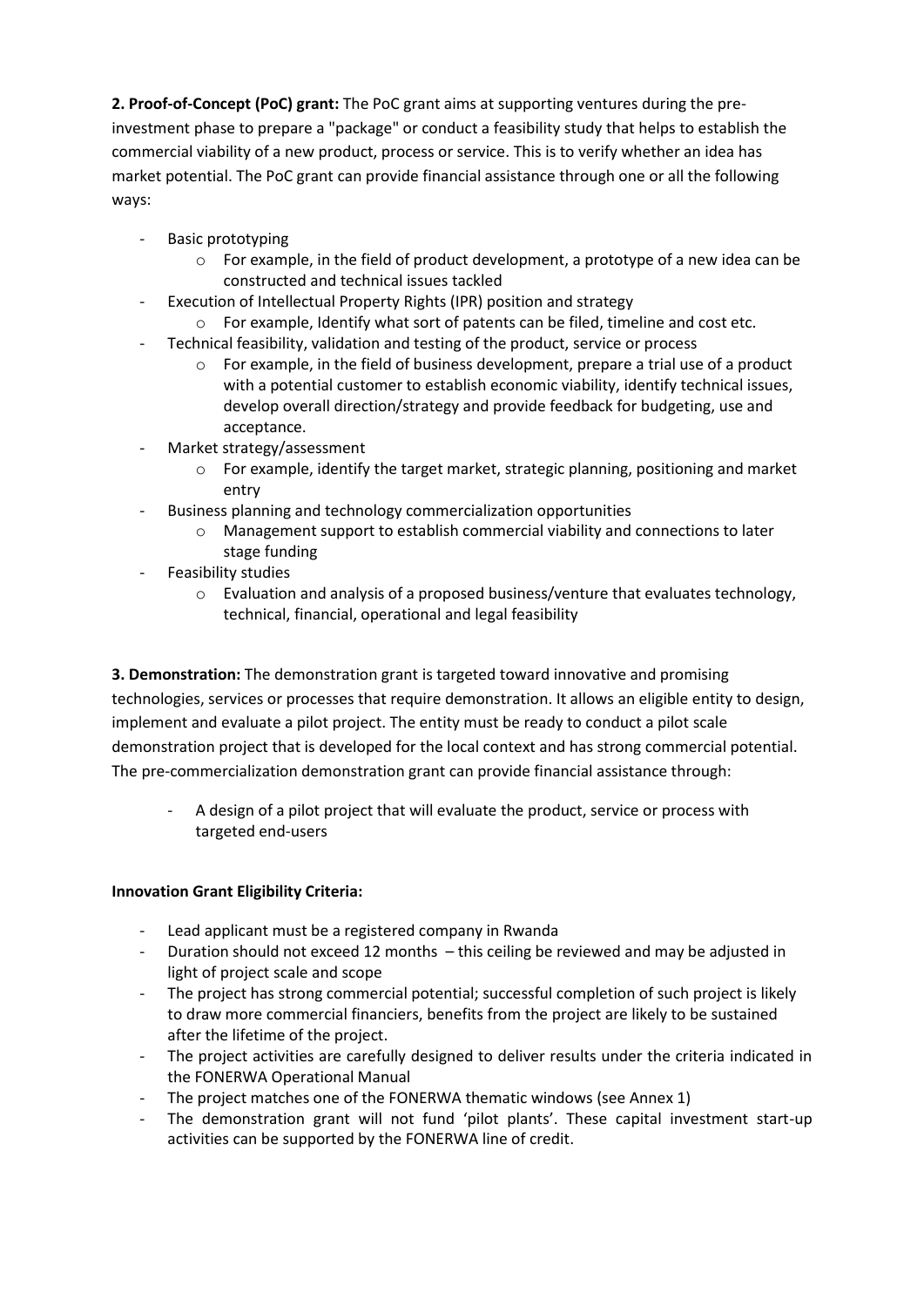#### **Innovation Grant Funding Terms**

- Funding ceiling is \$300,000
- Match funding requirement of a minimum of 25%
- All funding will be distributed with performance based payments whereby applicant proposes milestones that will need to be met in order to secure the next round of funding – i.e. \$50,000 for first phase, \$100,000 second phase. These milestones will encourage applicants to be forward thinking, accurate and realistic. The applicant must provide indicative milestones in the full proposal.

## **LINE OF CREDIT**

The line of credit will allow the promoter to initially access a below market interest rate of at least 11.45%. The promoter will go through a joint approval process whereby FONERWA will conduct a technical evaluation and BRD will conduct internal due diligence and a financial evaluation.

## **Credit Line Eligibility Criteria:**

- Companies must be registered in Rwanda
- The project activities are carefully designed to deliver results under the criteria indicated in the FONERWA Operational Manual
- The project matches one of the FONERWA thematic windows (see Annex 1)
- Pre-investment activities such as pre-feasibility and feasibility studies must be completed
- Promoter must display additionality, in that the investment would not have taken place without FONERWA funding.

### **Credit Line Funding Terms**

- Minimum funding levels of GBP 50,000 (approx. FRW 50 million); Maximum of GBP 5 million (approx.. Frw 5 billion)
- Disbursement will be in accordance with FONERWA and BRD lending terms and conditions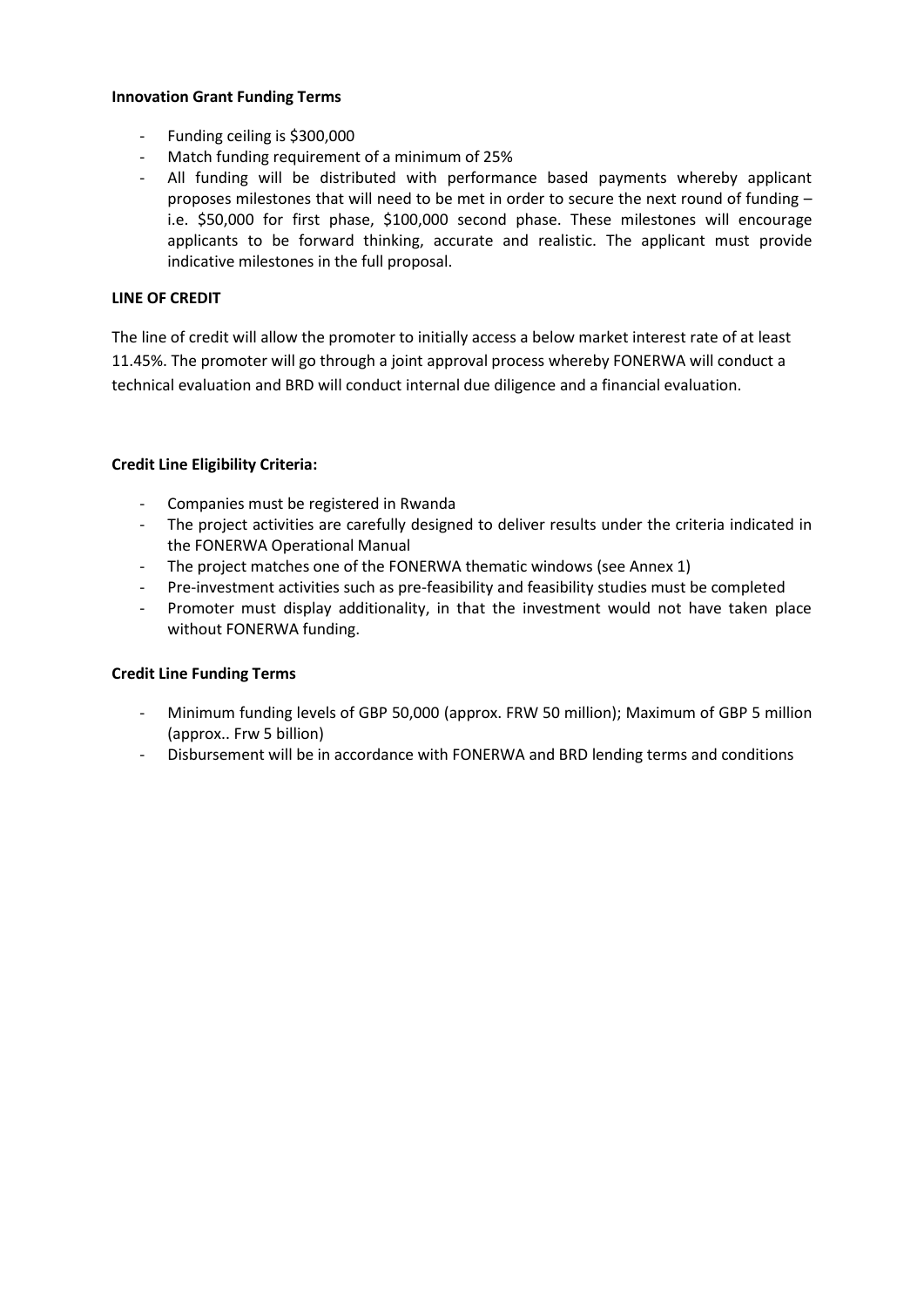## **ANNEX 1**

The funding must target to address national development priority areas related to environment, climate change and green growth. The specific areas must be categorized according to windows and entry points that are consistent with the examples identified under FONERWA as follows;

- 1. Conservation & sustainable natural resources management which includes;
	- Ecosystem rehabilitation
		- o E.g. restoration of mining sites, development of a technology that helps plant and grow trees
	- Sustainable land management
		- o E.g. restoration of mining sites, developing improved, efficient and innovative methods for electricity and heat generation from gasification of municipal solid waste, agricultural waste, or other waste materials
	- Integrated water resource management (IWRM)
		- o Products and processes that improve quality and management of and access to water i.e irrigation processes, latrines, waste-water, sustainable water use, Innovations in stream water quality and monitoring, water filtration system for rural end-users
	- Sustainable forestry management
		- $\circ$  E.g. cookstoves that do not use forest products, enhancing post-harvest management of forests, sustainable plantation based forestry management
	- Sustainable mines & quarries
		- $\circ$  E.g. restoration/rehabilitation of mining sites, development of best practices and strategy plan
	- Promotion & protection of biodiversity
		- o E.g. Environmental, recycling or energy technologies that are more efficient in using and converting natural resources, R&D into bio-prospecting that can contribute to biodiversity conservation and tourism promotion.
- 2. R&D and technology transfer and implementation in areas of;
	- Renewable energy & energy efficiency technology
		- o E.g. a working concept and feasibility assessment of renewable energy source (solar lighting), an improved energy efficient device, affordable solution and more efficient distribution of improved cook stoves
	- Pollution management
		- o E.g. improved cook stoves, waste management solutions
	- Water storage, conservation and irrigation technologies
		- $\circ$  Innovations in stream water quality and monitoring, water filtration system for rural end-users
	- Applied and adaptive research (agroforestry, waste, urban planning)
		- o E.g. R&D on green buildings materials and spaces
	- Disaster risk reduction
		- o E.g. developing products suitable for disaster prone areas
	- Data collection, monitoring & MIS